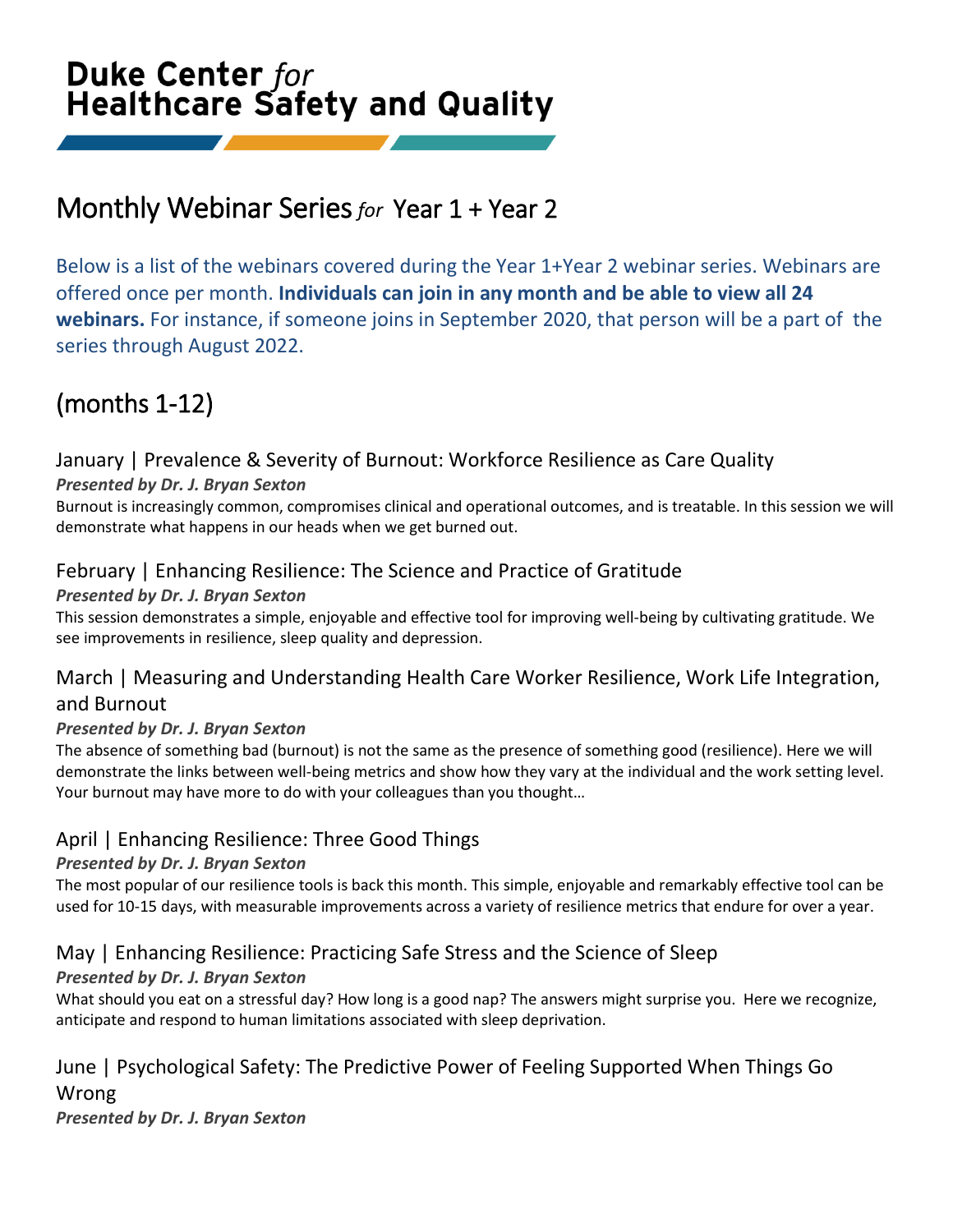"Better to say nothing and be thought the fool, than to open your mouth and remove all doubt." This session demonstrates the concept of psychological safety, cultivating voice, and understanding what we can do to make it easier for others to speak up with concerns.

### July | Being Present: The Science of Mindfulness

#### *Presented by Dr. Carrie Adair*

The data are clear: Mindfulness matters. We demonstrate what it means to be in the "present moment" or mindful, review the research on mindfulness for well-being, and how mindfulness can help communication and relationships. An opportunity to practice mindfulness is offered, as well as strategies to boost everyday mindfulness.

# August | Relationship Resilience: The Science of How Other People Matter

#### *Presented by Dr. Carrie Adair*

This session describes how cultivating meaningful relationships is a health behavior, and how loneliness puts us at risk for lower satisfaction at work and in life, poorer immune system functioning, and even reduced longevity. Importantly, it is the quality, not the quantity, of our relationships that appears to matter most.

# September | Collaboration vs. Dealing with Difficult Colleagues: Assessing, Understanding and Improving Teamwork in a Work Setting Near You

#### *Presented by Dr. Kyle Rehder & Dr. J. Bryan Sexton*

This session guides you through the prevalence and severity of disruptive behavior, as well as its correlates and consequences. Institutional and individual strategies for dealing with difficult colleagues are discussed.

# October | Science of Wow: Cultivating Awe and Wonder as a Resilience Strategy

#### *Presented by Dr. J. Bryan Sexton*

A feast for the eyes, this highly visual and image-driven webinar summarizes and demonstrates the benefits of the emotion of awe, including increased life satisfaction, greater sense of meaning, and a desire to connect with others.

# November | Positive WalkRounds: Leader Rounding to Identify What is Going Well – Links to Quality, Culture and Workforce Resilience

#### *Presented by Dr. J. Bryan Sexton*

Here we discuss an institutional intervention to enhance workforce resilience. We will demonstrate traditional WalkRounds to identify deficits, vs positive WalkRounds to identify bright spots, and how each contribute uniquely to quality and safety – but also to workforce resilience.

# December | Enhancing Resilience: Survival of the Kindest

### *Presented by Dr. J. Bryan Sexton*

We summarize the research to explain that there are demonstrably powerful benefits to being altruistic, and provide a framework for how to use Random Acts of Kindness at the individual and work setting levels.

# Year 2 (months 13-24)

# January | If Culture Eats Strategy for Lunch, Burnout Eats Culture for Breakfast: New Evidence About the Contagion Effect of Burnout and Impact on Safety Culture

Safety Culture is the context of care delivery in every work setting, and is linked to a wide array of clinical and operational outcomes. In today's healthcare environment however, burnout does a significantly better job of predicting those same (and more) outcomes. Moreover, burnout varies significantly at the group level – a contagion effect that we will demonstrate during this session.

*Presented by Dr. J. Bryan Sexton*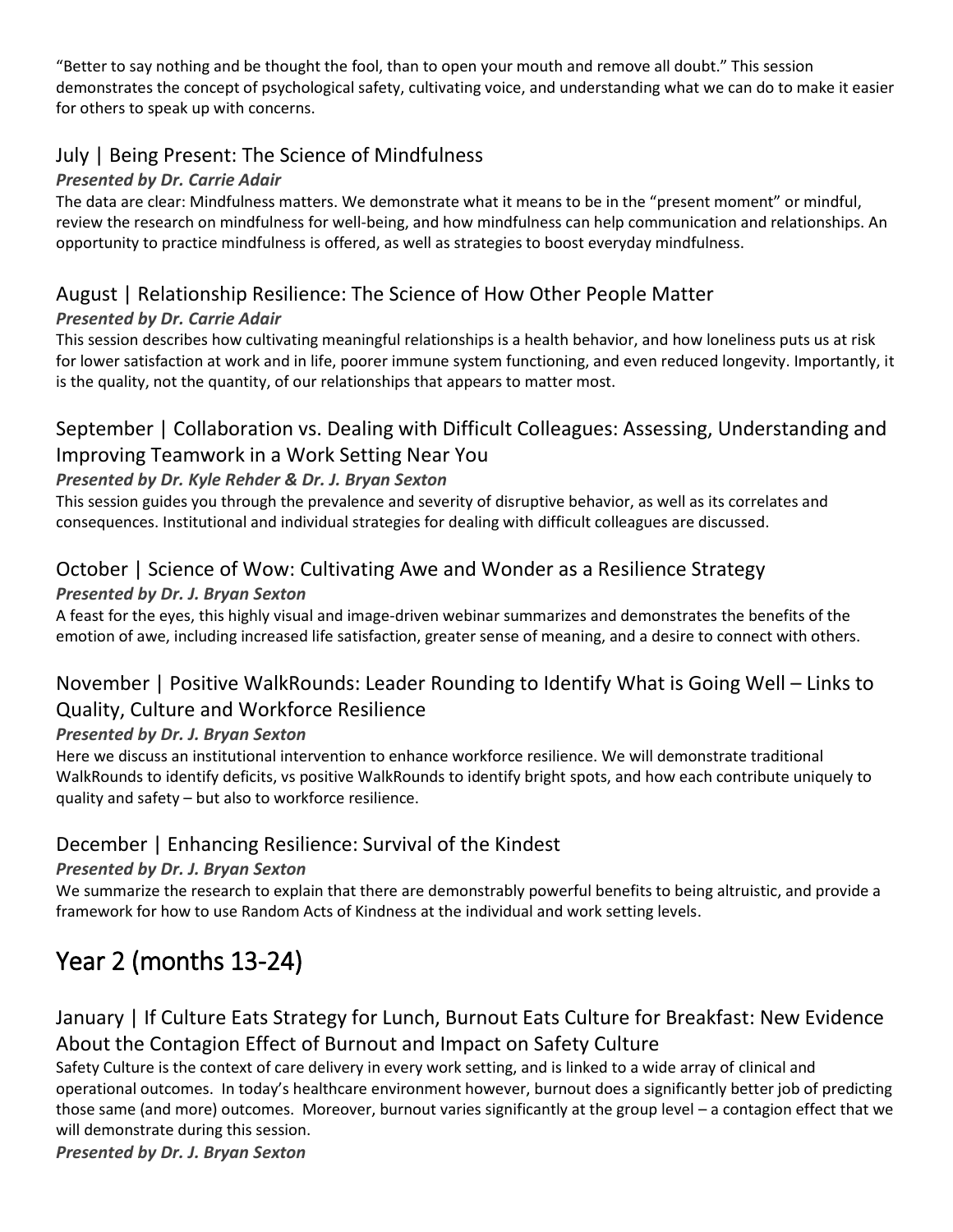# February | The Funny Thing about Resilience: Evidence for Humor

Humor works – it's good for our marriages, our physiologies and our ability to bounce back with enhanced perspective. In this session we will share recent evidence and a popular tool for cultivating the ability to find more things funny. *Presented by Dr. J. Bryan Sexton*

# March | Institutional Resources vs. Individual Resources as Solutions for Healthcare Worker Well-Being

As active consumers and producers of well-being interventions, we would like to demonstrate some of the striking commonalities among successful evidence-based resources that target groups vs individuals. *Presented by Dr. J. Bryan Sexton* 

### April | Coping with Change and the Neuroscience of Hope

This session demonstrates the evidence behind optimism as a muscle that can be strengthened, and provides a surprisingly simple intervention for cultivating hope. *Presented by Dr. J. Bryan Sexton*

# May | Signature Strengths at Work

A deep dive into a part of our identities that we often overlook because we are so good at it. Interestingly, focusing more on what we do well (e.g., gratitude, creativity, love of learning, etc.) helps in a variety of ways across our relationships, career and well-being. *Presented by Dr. J. Bryan Sexton*

June | Second Victim of Harm: Coping After Things Go Wrong If you work in healthcare long enough, you are going to witness harm to patients. How your colleagues and your institution support you on one of the worst days of your career turns out to be one of the best predictors of safety culture and well-being we have ever seen.

*Presented by Dr. J. Bryan Sexton* 

# July | The Surprisingly Robust Science of Self Compassion

One of the cruelest voices we hear can be the one that is in our own heads. Despite often hearing that we should be hard on ourselves to succeed, research shows that self-criticism prevents us from overcoming setbacks and achieving our goals. This session will demonstrate robust evidence for, and opportunities to practice, a different internal voice – one of self-compassion.

*Presented by Dr. Carrie Adair*

# August | Improvement Readiness in Healthcare: Introducing a Metric that assesses the capacity within a work setting to start and sustain quality improvement efforts

10 years ago, we looked at the *best way* to conduct quality improvement projects. Today, a better question appears to be: "Does this work setting have the *bandwidth* to start a project." We will cover a new metric and the research on how to assess a group's capacity for quality improvement.

*Presented by Dr. Carrie Adair* 

# September | Overview of Team Training, Tools, Techniques and Integration into Existing Infrastructure

This session is presented by our Master Trainer and medical director, Dr. Kyle Rehder. He provides an overview of the most popular and practical tools and techniques from Duke's highly acclaimed team training program. *Presented by Dr. Kyle Rehder & Dr. J. Bryan Sexton*